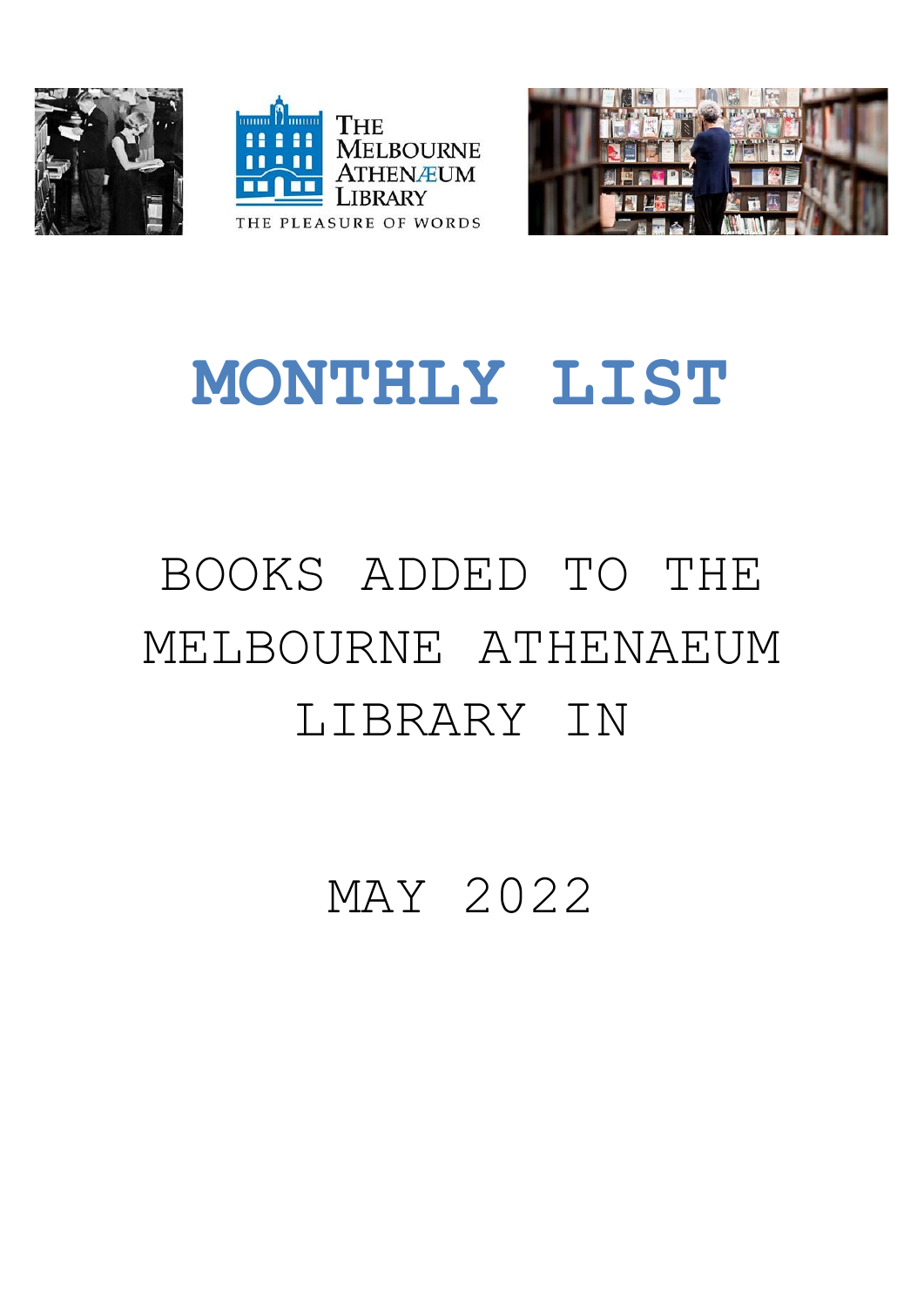| <b>Title</b>                                                                | Author              | Call No.    | Genre      | <b>Barcode</b> |
|-----------------------------------------------------------------------------|---------------------|-------------|------------|----------------|
|                                                                             |                     |             |            |                |
| <b>Adventure Fiction</b>                                                    |                     |             |            |                |
| Run, Rose, run /                                                            | Parton, Dolly,      | PAR         | A.F.       | 064038         |
| What happened to the Bennetts /                                             | Scottoline, Lisa,   | SCO         | A.F.       | 064018         |
|                                                                             |                     |             |            |                |
| <b>Biography</b>                                                            |                     |             |            |                |
| The Jane Austen remedy : it is a truth universally acknowledged that a book | Wilson, Ruth,       | 028.809 WIL | <b>BIO</b> | 064053         |
| can change a life /                                                         |                     |             |            |                |
| Diplomatic : a Washington memoir /                                          | Hockey, Joe,        | 327.209 HOC | <b>BIO</b> | 064028         |
| Paper Paradise : Do what you want to do /                                   | Wheatley, Glenn,    | 780.92 WHE  | <b>BIO</b> | 064023         |
| Stories I might regret telling you : a memoir /                             | Wainwright, Martha, | 782.421 WAI | <b>BIO</b> | 064033         |
| Chadwick: a man of many parts /                                             | Richardson, Nick,   | 796.336 RIC | <b>BIO</b> | 063677         |
|                                                                             |                     |             |            |                |
| <b>Crime Fiction</b>                                                        |                     |             |            |                |
| The Wintringham mystery /                                                   | Berkeley, Anthony,  | <b>BER</b>  | D.F.       | 064051         |
| Daughters of Eve /                                                          | Campbell, Nina D.,  | CAM         | D.F.       | 064048         |
| The Twyford code /                                                          | Hallett, Janice,    | <b>HAL</b>  | D.F.       | 064043         |
| Death's jest-book                                                           | Hill, Reginald.     | HIL         | D.F.       | 064035         |
| Dialogues of the dead, or, Paronomania! : a word game for two players /     | Hill, Reginald.     | <b>HIL</b>  | D.F.       | 064030         |
| The heretic /                                                               | McIlvanney, Liam,   | <b>MACI</b> | D.F.       | 064050         |
| The maid /                                                                  | Prose, Nita,        | <b>PRO</b>  | D.F.       | 064071         |
|                                                                             |                     |             |            |                |
| <b>General Fiction</b>                                                      |                     |             |            |                |
| A journal of the plague year /                                              | Defoe, Daniel,      | <b>DEF</b>  | G.F.       | 064066         |
| Dinner with the Schnabels /                                                 | Jordan, Toni,       | <b>JOR</b>  | G.F.       | 063982         |
| Tomb of sand /                                                              | Gitanjali Sri,      | <b>SHR</b>  | G.F.       | 064040         |
| Companion piece /                                                           | Smith, Ali,         | SMI         | G.F.       | 064068         |
|                                                                             |                     |             |            |                |